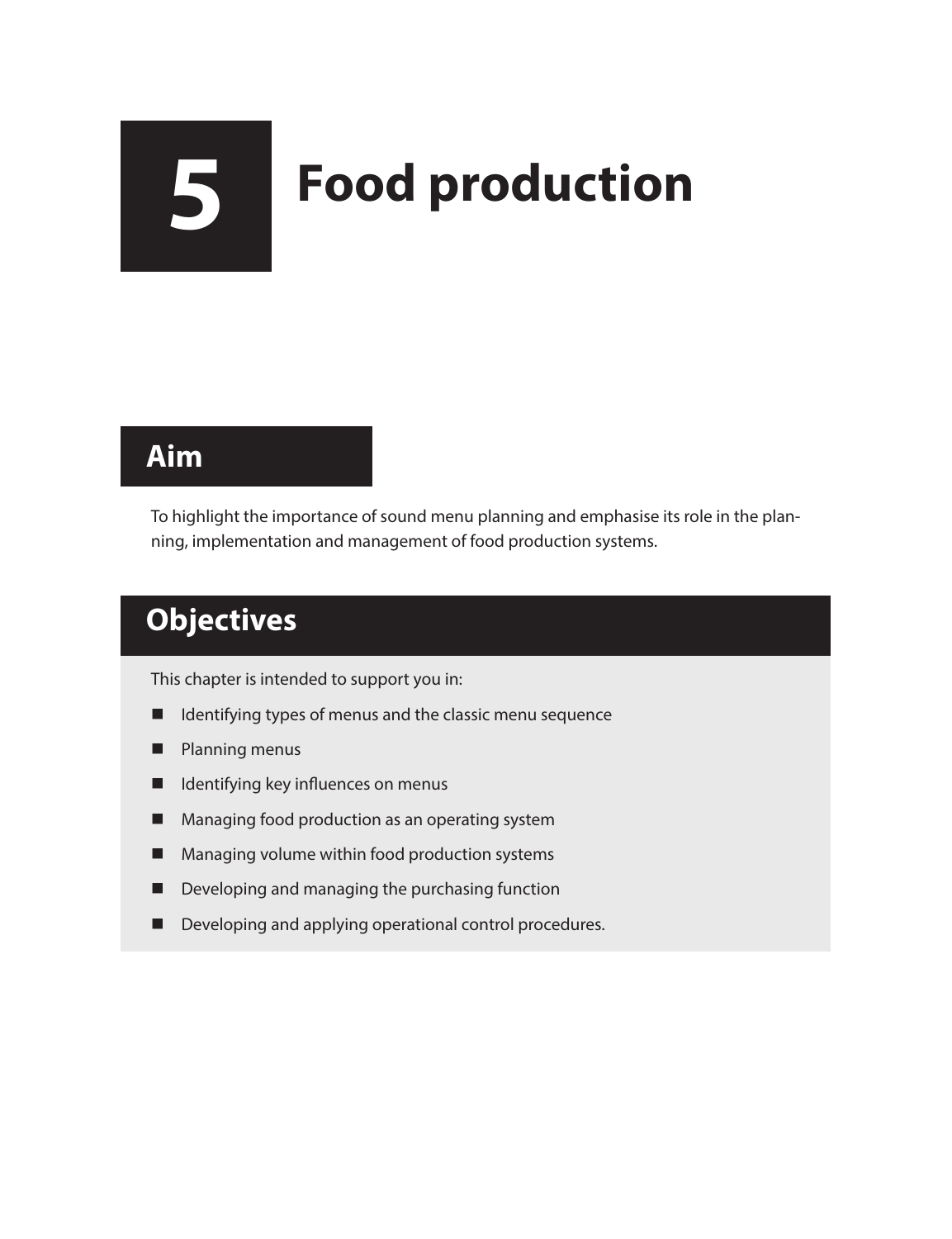## **5.1 Types of menus**

Menus may be divided into two main classes, traditionally called *à la carte* (from the card) and *table d'hôte* (table of the host). The key difference between these two is that the à la carte menu has dishes separately priced, whereas the table d'hôte menu has an inclusive price either for the whole meal or for a specified number of courses, for example, any two or any four courses. There are, however, usually choices within each course.

All menus, no matter how simple or complex, are based on the two basic menu classes of table d'hôte or à la carte. Some menus also offer combinations of these two classes, with a number of menu items being offered together at a set price and other menu items being priced separately.

The term *menu du jour* (French) or *menu del dia* (Spanish) is sometimes used instead of the term *table d'hôte menu*. Another menu term used is *carte du jour*  (literally 'card of the day'), or 'menu of the day', which can also be a fixed meal with one or more courses for a set price. A *prix fixe* (fixed price) menu is similar. A 'tasting menu' (*menu degustation*) is a set meal with a range of courses (often between six and ten). These tasting menus are offered in restaurants where the chef provides a sample of the range of dishes available on the main menu. These tasting menus can also be offered with a flight (selection) of wines – a different wine for each course., with the chef coming to the customer's table to explain the production of the dish. For all menus the price of the meal might also include wine or other drinks.

In addition to menus for main meals, such as luncheon or dinner, there are also requirements for other types of menu such as all day menus, floor/room service menus, lounge service menus, hospital tray service menus, airline tray service menus and rail service menus and event menus.

### **Classic menu sequence**

At the end of the 19th century, France, and later other countries, had adopted the style of service known as *service à la russe*. In this system, the courses in a meal are served one after the other. Previously there had been a style of service known as *service à la française* where meals consisted of two courses, each made up of a variety of dishes, anything from 10 to 40 in number. The first set of dishes were placed on the table before the diners entered – hence the word *entrée* – and, when consumed, these dishes were removed or relieved by another set of dishes – hence the words *relevé* or 'removes' (see the classic menu sequence below).

Over the last 100 or so years the sequence of the European menu had taken on a classical format of dishes. This format is used to lay out menus as well as to indicate the order of the various courses. Although the number of courses on a menu, and dishes within each course, will depend on the size and class of the establishment, most follow the classic sequence. This is given in Table 5.1.